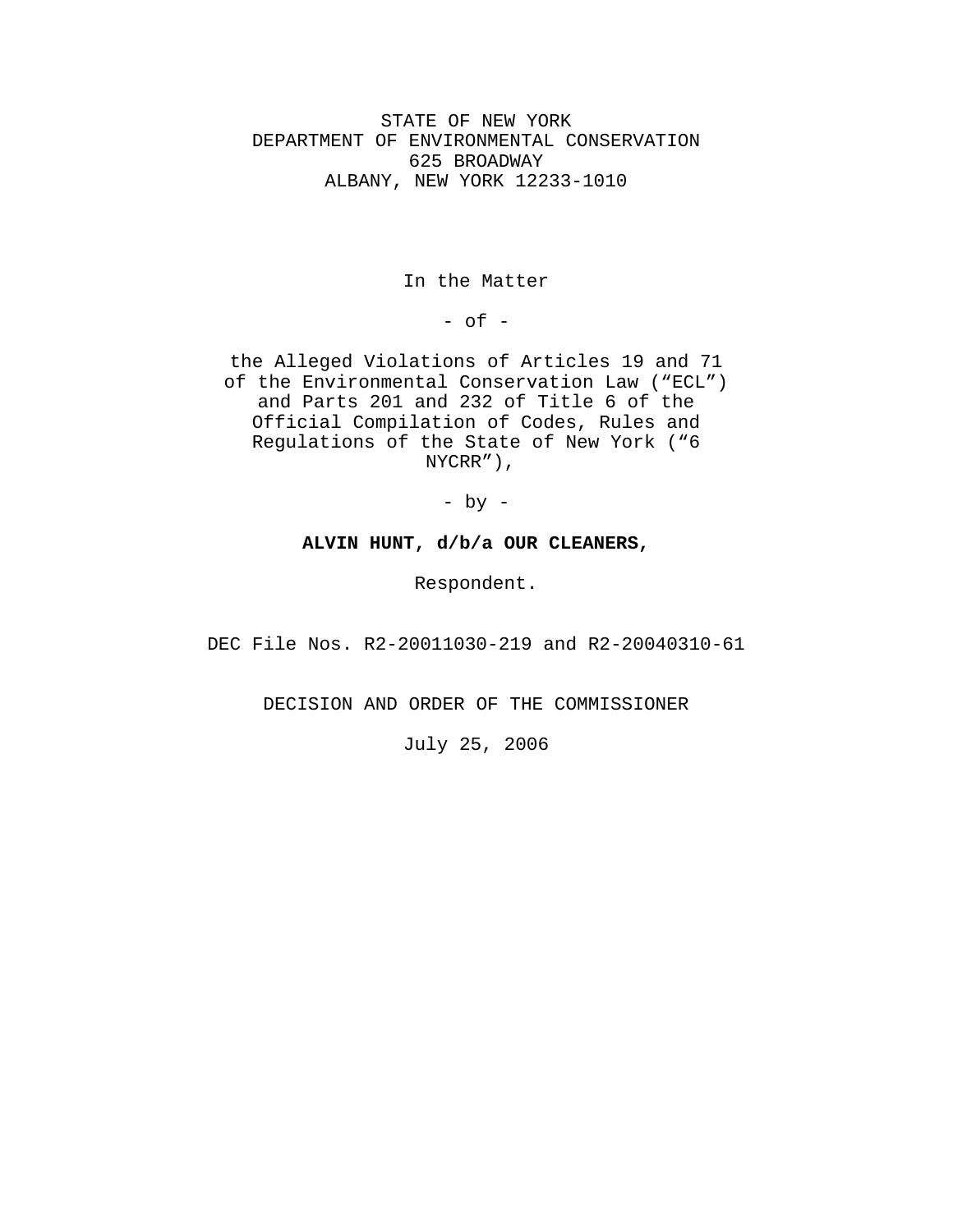## DECISION AND ORDER OF THE COMMISSIONER

By motion dated August 11, 2005, staff of the New York State Department of Environmental Conservation ("Department") seeks a default judgment against respondent Alvin Hunt, doing business as Our Cleaners ("respondent"). For the reasons that follow, Department staff's motion for a default judgment is granted. In addition, in response to some of the Administrative Law Judge's recommendations in the default summary report, I take this opportunity to clarify the current procedures and standards to be used by Administrative Law Judges when reviewing motions for a default judgment pursuant to section 622.15 of title 6 of the Official Compilation of Codes, Rules and Regulations of the State of New York ("6 NYCRR").

# Facts and Procedural Background

Department staff commenced this administrative enforcement proceeding against respondent pursuant to 6 NYCRR 622.12 by service of a motion for an order without hearing and a complaint. In accordance with 6 NYCRR 622.3(a)(3), respondent was served with a copy of the motion for order without hearing and complaint by certified mail. The motion and complaint were received by respondent on or before July 19, 2005.

The complaint dated July 7, 2005 alleges that respondent owns, operates, or maintains two dry cleaning

-1-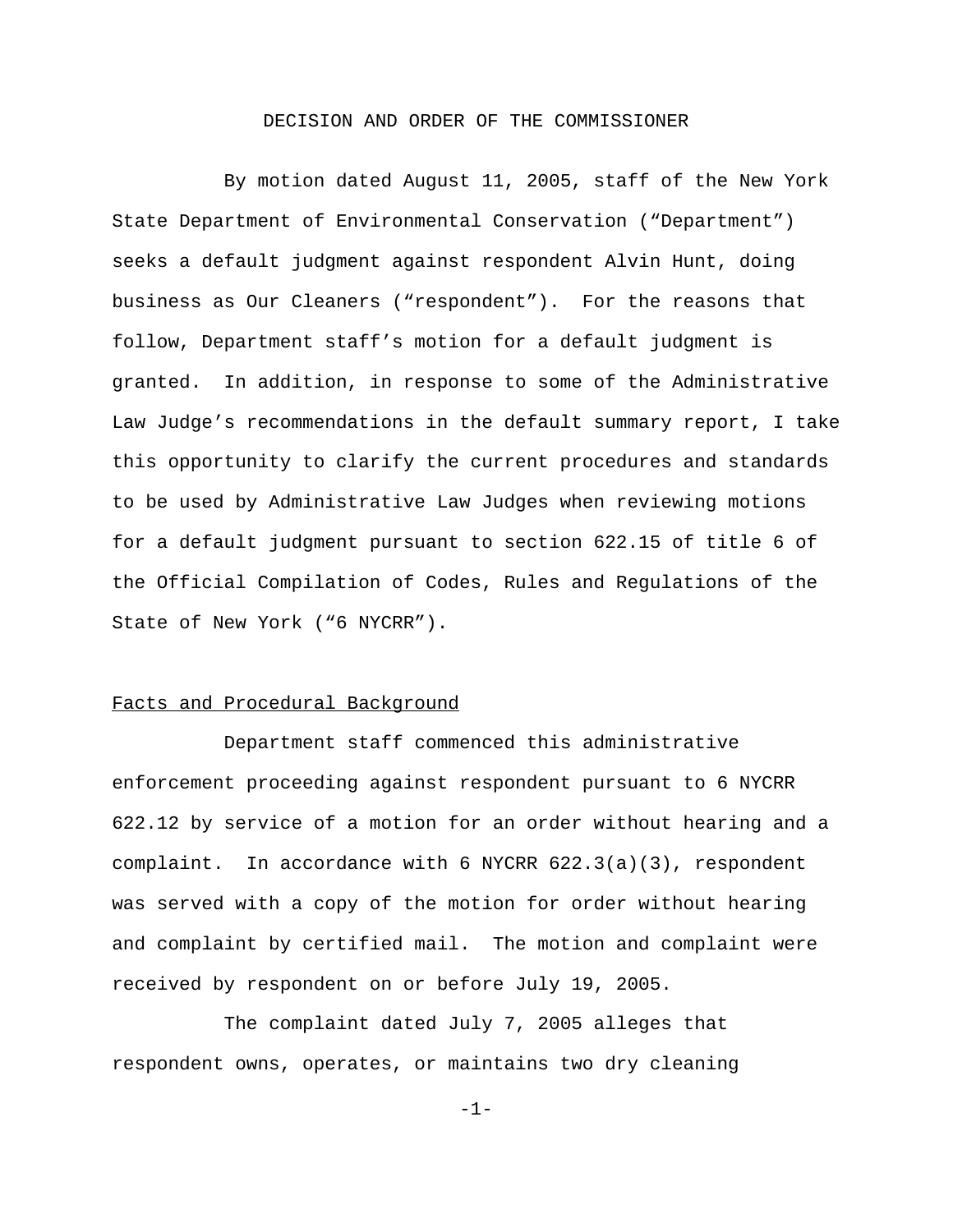facilities in Manhattan, New York -- one at 272 West 135th Street and the other at 2021 Lexington Avenue ("Facility # 1" and Facility #2," respectively). The complaint further alleges that both facilities are doing business as Our Cleaners. Respondent allegedly operates a fourth generation perchloroethylene ("PERC") dry cleaning machine at each facility, each of which is subject to the requirements of 6 NYCRR part 232.

The complaint alleged the following violations:

1. Respondent failed to timely submit to the Department a National Emission Standard for Hazardous Air Pollutants ("NESHAP") compliance report for each of the facilities, in violation of 6 NYCRR 232.5(g) and 232.12(g), and part 63, subpart M of title 40 of the Code of Federal Regulations ("40 CFR");

2. Respondent failed to timely submit a valid Air Facility Registration Certificate ("Registration") for each of the facilities, in violation of 6 NYCRR 232.15 and 6 NYCRR subpart 201-4;

3. Respondent failed to timely submit the notification letter required by 6 NYCRR 232.5(a)(3) for each of the facilities;

4. Respondent failed to properly seal the vapor barrier room at Facility # 1 for a period from March 6, 2000 to May 14, 2003, in continuing violation of 6 NYCRR 232.6(a)(1); and

-2-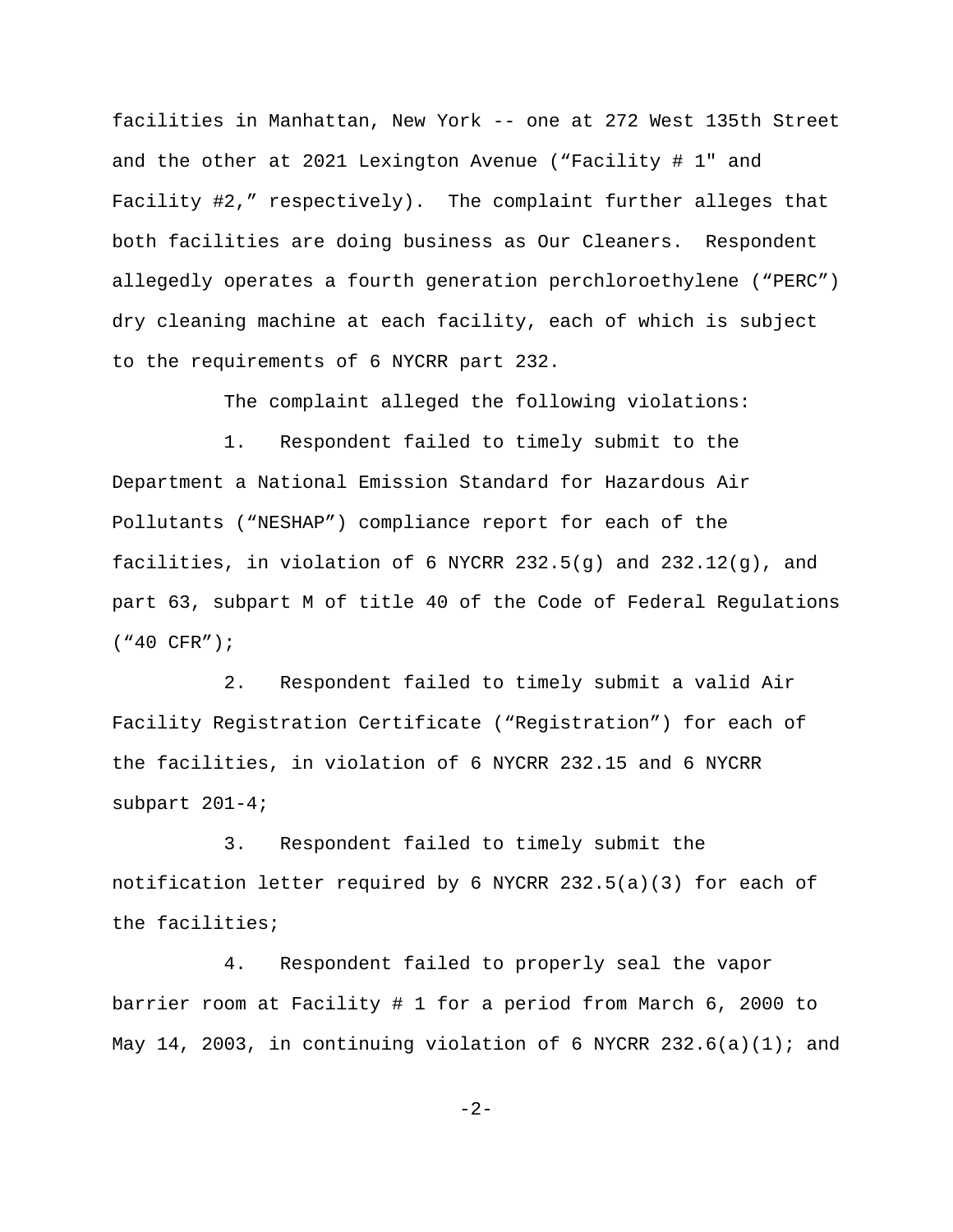5. Respondent failed to retain on-site copies of the operation and maintenance checklists required under 6 NYCRR 232.8, for the period from January 24, 2001 to January 20, 2002.

Pursuant to 6 NYCRR 622.4(a), respondent's time to serve an answer to the complaint expired, and was not extended by Department Staff. Department Staff filed a motion for default judgment, dated August 11, 2005, with the Department's Office of Hearings and Mediation Services. The matter was assigned to Administrative Law Judge ("ALJ") Susan J. DuBois who prepared the attached summary report.

## **DISCUSSION**

I adopt the ALJ's report as my decision in this matter, subject to the following comments.

Section 622.15(a) of 6 NYCRR authorizes Department staff to move for a default judgment upon a respondent's failure to file a timely answer or, even if a timely answer is filed, failure to appear at a hearing or pre-hearing conference, if one is scheduled pursuant to 6 NYCRR 622.8. The consequences of a default is that the respondent waives the right to a hearing and is deemed to have admitted the factual allegations of the complaint or other accusatory instrument on the issue of liability for the violations charged (see 6 NYCRR 622.15[a]; Matter of Singh [Kuldeep], Decision and Order of the

 $-3-$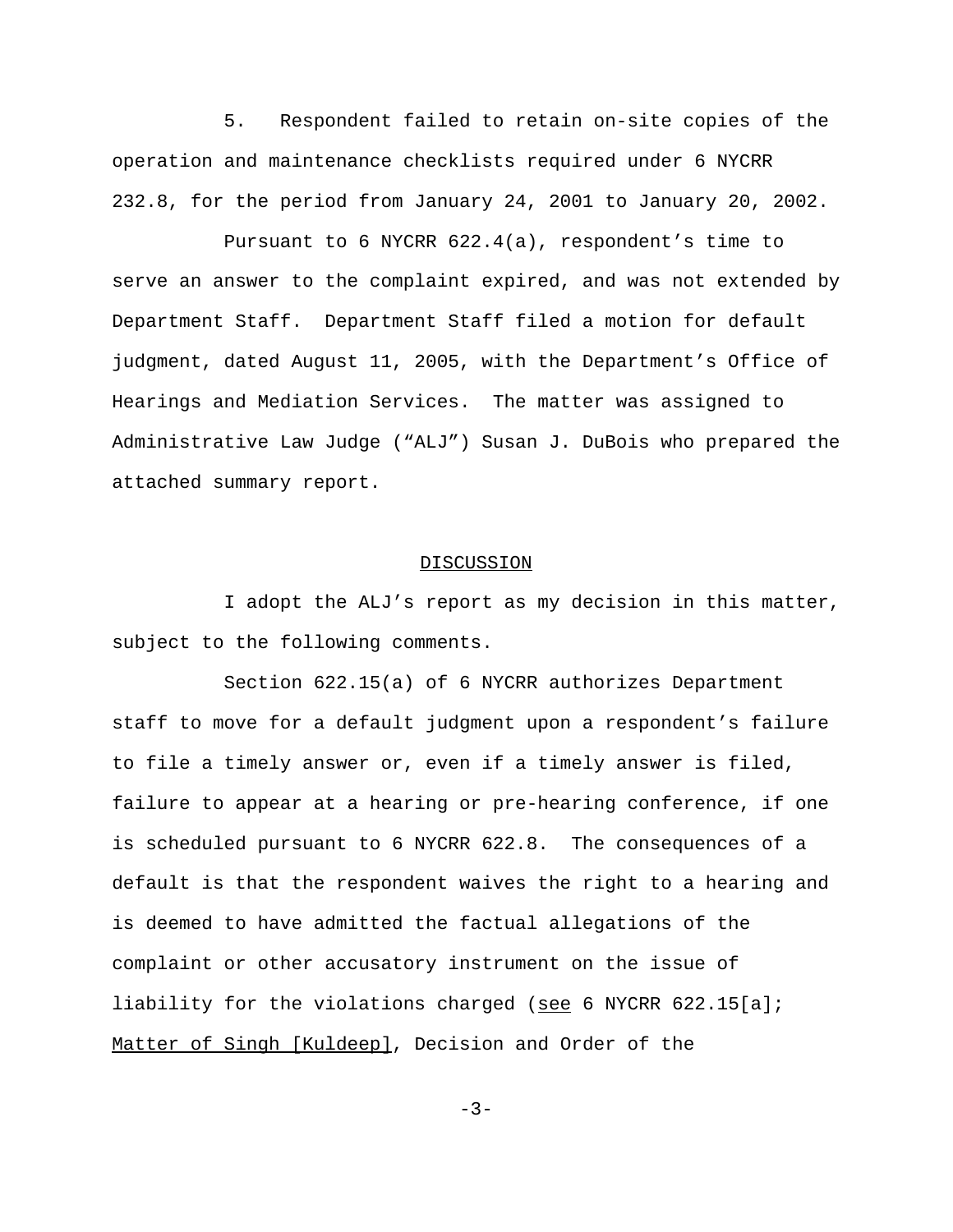Commissioner, Dec. 17, 2003, at 10; Rokina Opt. Co., Inc. v Camera King, Inc., 63 NY2d 728, 730 [1984]; McClelland v Climax Hosiery Mills, 252 NY 347, 351 [1930]).

A respondent in default, however, is not deemed to have admitted the allegation of damages in the complaint (see Rokina, 63 NY2d at 730; McClelland, 252 NY at 351). Accordingly, when a respondent defaults, only liability for the violations alleged in the complaint is established as a matter of law. Damages must still be proven. Thus, Department staff must offer some proof on its motion to support both the penalty and any remedial measures sought to be imposed against a respondent.

When reviewing a motion for a default judgment, the ALJ examines, among other things, (1) the proof of service upon the respondent of the notice of hearing and complaint or such other document that commenced the proceeding, and (2) proof of respondent's failure to appear or failure to file a timely answer (see 6 NYCRR  $622.15[b][1]$ ,  $[2]$ ). If the respondent is entitled to notice of the motion for a default judgment, the ALJ also examines the proof of service of the motion on respondent (see Matter of Singh (Makhan), Decision and Order of the Commissioner, March 19, 2004, at 2-3).

Once it is concluded that the aforementioned requirements have been met, the ALJ then considers whether the complaint states a claim upon which relief may be granted, and

 $-4-$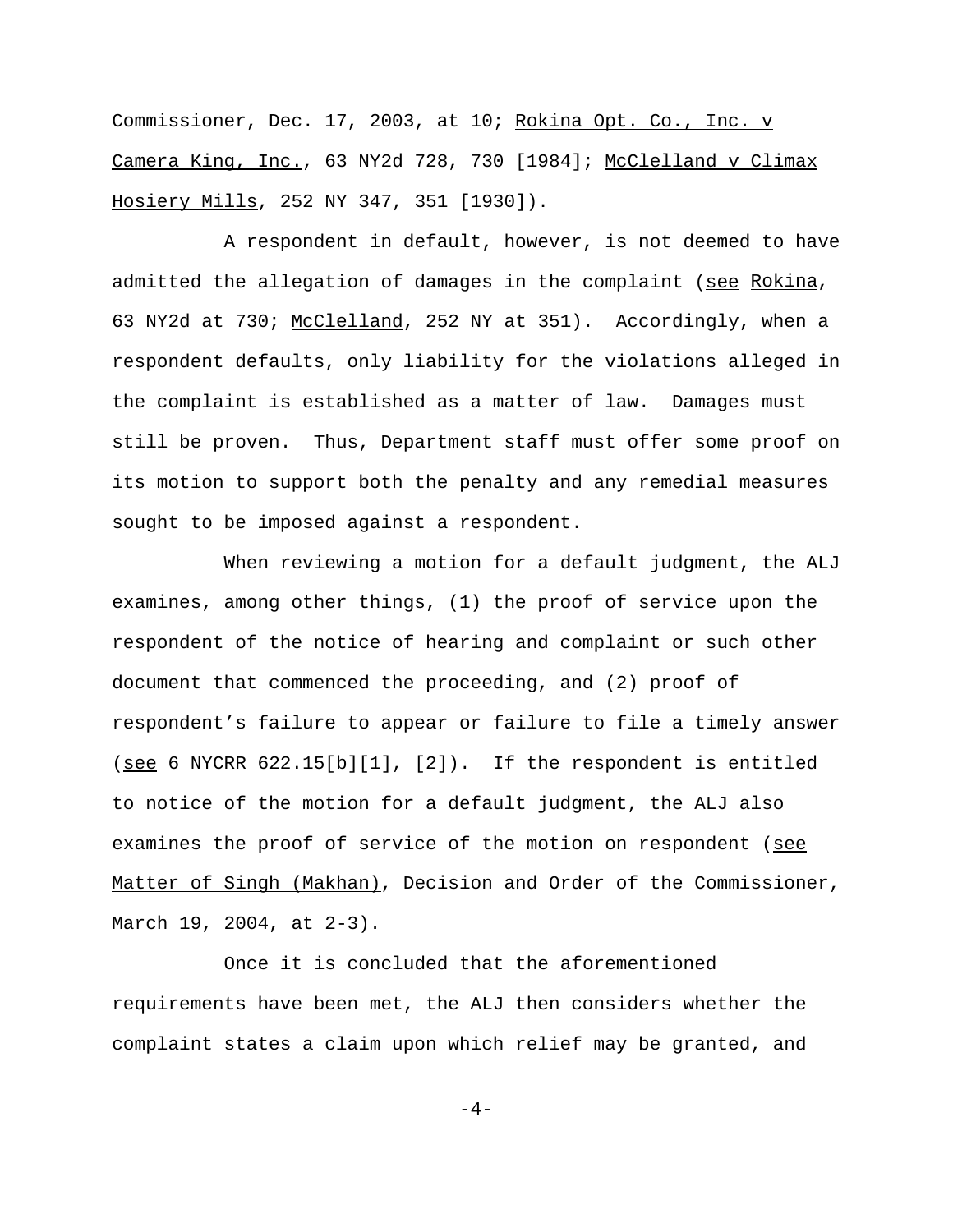examines whether the penalty and any remedial measures sought by staff are warranted and sufficiently supported. $^1$  Where the ALJ has questions concerning the penalty phase of the motion, the ALJ may conduct an inquiry, ordinarily on written submissions. Once it is concluded that staff's motion may be granted, the ALJ submits a summary report containing the ALJ's findings, conclusions of law, and recommendations on the motion to the Commissioner together with a proposed order (see 6 NYCRR 622.15[c]). Where the ALJ concludes that the motion must be denied, the ALJ issues a ruling stating the reasons for the denial. Department staff has the option of seeking leave to appeal to the Commissioner if it wishes to challenge an ALJ ruling denying a default judgment motion.

For the following reasons, based upon Department staff's submissions, I conclude that the motion for a default judgment may be granted, and that the proposed civil penalty and remedial measures may be imposed to address the violations charged in the complaint.

<sup>&</sup>lt;sup>1</sup> To the extent that Matter of Myra Proffes, d/b/a M&B Cleaners (Commissioner's Order, Feb. 7, 2001) is read as limiting an ALJ's authority to analyze the penalty sought by staff, that is not the current practice. In 2003, the Department's internal procedures on default judgment motions were revised, among other things, to expand the role of the ALJ in reviewing and making recommendations on the motions, as reflected in this decision.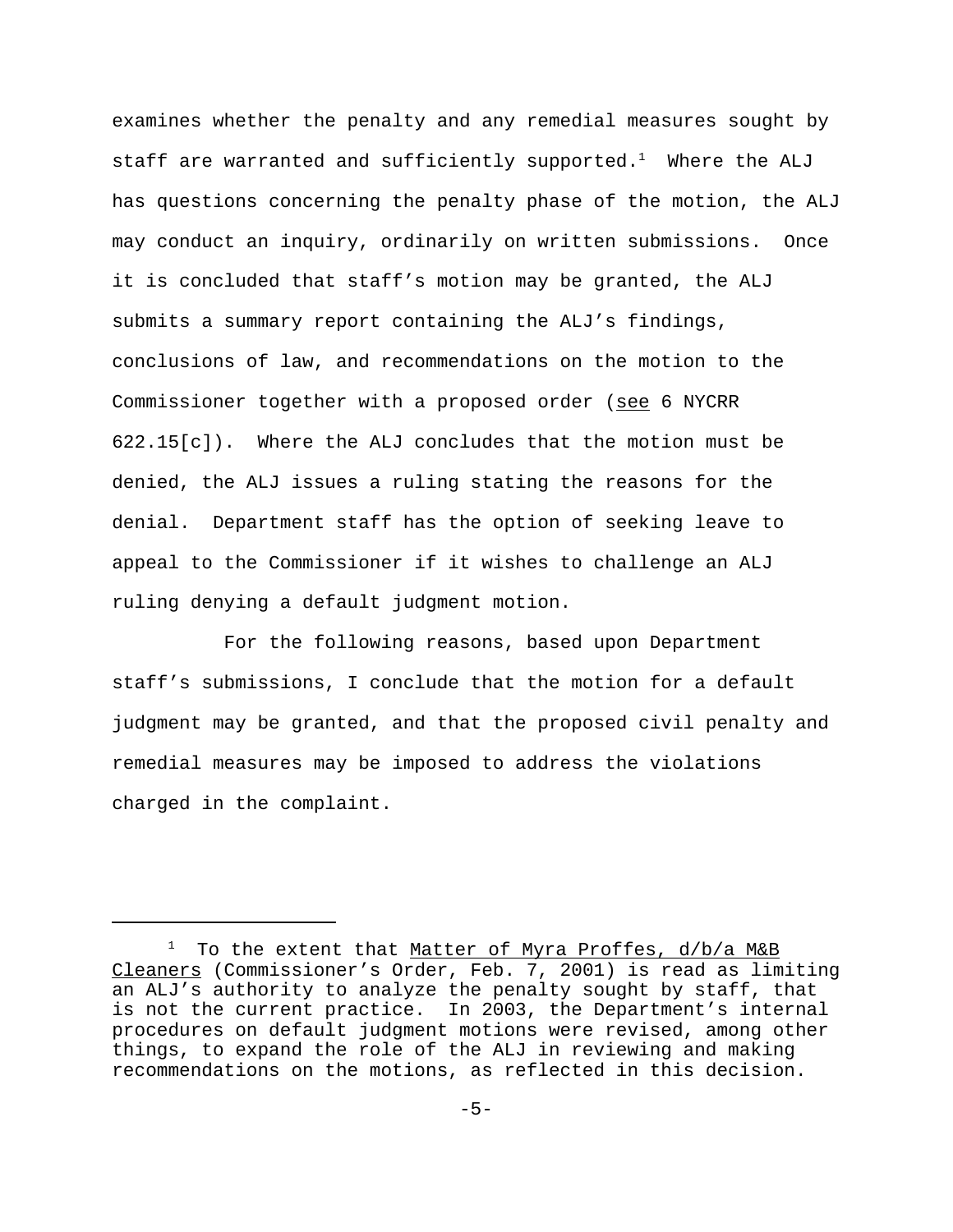# Proof of Service of the Complaint and Respondent's Default

I agree with the ALJ's conclusion that Department staff has established that respondent was served with the notice of motion for order without hearing and the complaint. Such service was complete upon respondent's receipt of the certified mailing containing the motion and complaint. Respondent received the mailing on or before July 19, 2005, the date postmarked on the signed return receipt. I also agree that the submissions prove that respondent defaulted in answering the complaint. Thus, respondent is in default.

## Liability

As noted above, a defaulting respondent is deemed to have admitted the factual allegations of the complaint and all reasonable inferences that flow from them (see Woodson v Mendon Leasing Corp., 100 NY2d 62, 71 [2003]; Rokina, 63 NY2d at 730). Accepting the factual allegations of the complaint as true, the ALJ in the first instance, and ultimately the Commissioner, examines the complaint to determine whether a violation of the ECL, any other statutes enforced by the Department, or the regulations implementing such statutes, is stated (see, e.g., Leon v Martinez, 84 NY2d 83, 87-88 [1994]; Rovello v Orofino Realty Co., Inc., 40 NY2d 633, 634 [1976]). If so, respondent's liability for the violations charged may be determined.

-6-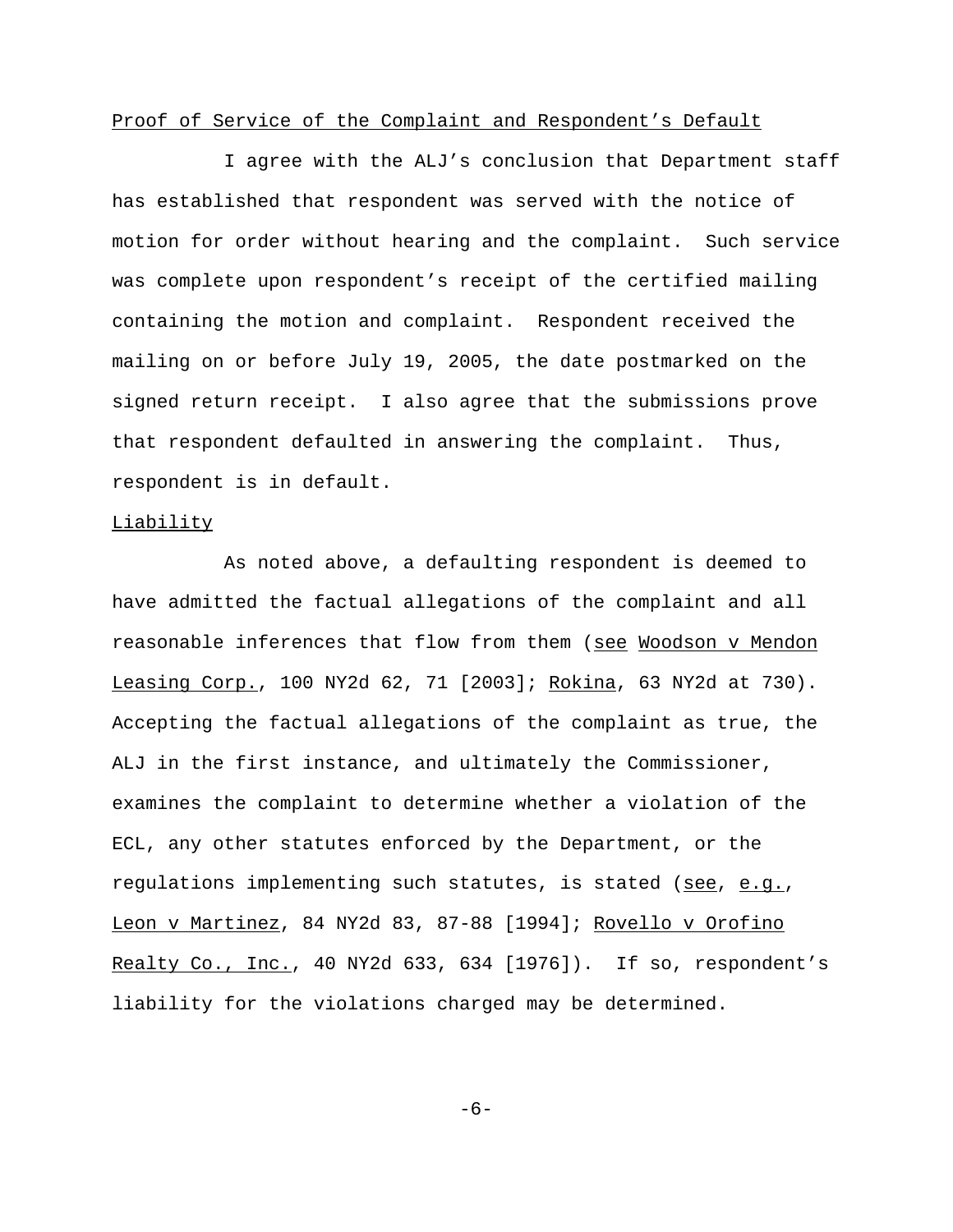Proof of the substance of the allegations concerning liability need not be submitted on an administrative motion for a default judgment pursuant to 6 NYCRR 622.15 (see Feller, DEC's New Hearing Rules, 5 Environmental Law in New York [Matthew Bender & Co., Inc.], April 1994, at 61). However, where, as here, the motion is accompanied by evidentiary affidavits supporting the factual assertions underlying the claims of liability, those affidavits may be examined to confirm the factual allegations of the complaint or to otherwise assure the reviewer that the Department has a meritorious claim against the respondent (see, e.g., Rovello v Orofino Realty Co., Inc., 40 NY2d 633, 635-636 [1976]).2

In this case, I conclude that the factual allegations of the July 7, 2005 complaint state meritorious claims that respondent violated the regulatory provisions charged. Moreover, the factual allegations of the complaint are confirmed by the affidavit of Rasheed Carter, an Environmental Engineer in the Department's Region 2 office, and the notices of violation

 $^2$  The standards applicable to a motion for a default judgment are somewhat different from those applicable to an unopposed motion for order without hearing under 6 NYCRR 622.12. Where a respondent fails to answer a motion for an order without hearing, and Department staff does not file a motion for a default judgment, but seeks, instead, a determination on the merits of its motion for order without hearing, summary judgment principles are applied in analyzing the motion (see, e.g., Matter of Wilder, Order of the Commissioner, Nov. 4, 2004, adopting ALJ's Ruling/Hearing Report, at 9-10).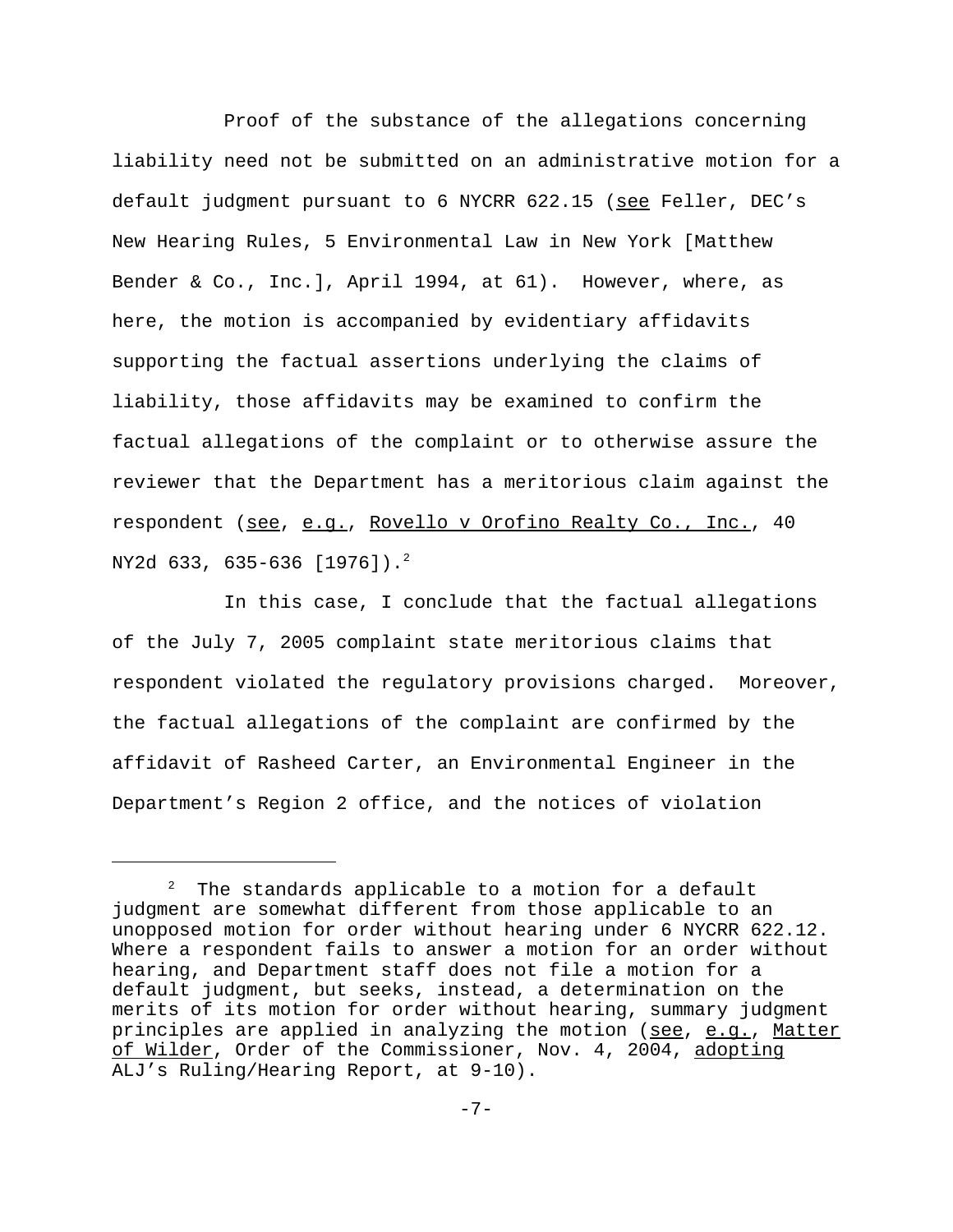attached to the motion for order without hearing and complaint. Thus, a default judgment against respondent on the issue of liability may be granted.

## Penalty and Remedial Measure

As noted above, because a defaulting respondent is deemed to admit liability only, the appropriate penalty and remedial measures sought to be imposed must still be proven. As in this case, such proof is provided on a motion for a default judgment by a staff attorney's affirmation with supporting documentation justifying each component of the relief sought in the complaint.

On a motion for a default judgment, the ALJ reviews the proof offered in support of the penalty and remedial relief sought by staff, and makes a recommendation to the Commissioner whether such relief should be approved. In reviewing staff's submissions, the ALJ should consider whether the penalty sought (1) falls within the potential maximum penalty authorized by law, (2) is consistent with the Department's Civil Penalty Policy (Commissioner Policy DEE-1, June 20, 1990) and any other program specific guidance documents for assessing penalties after hearings (see Matter of Singh [Kuldeep], supra, at 10), (3) is warranted by the circumstances of the case (see Matter of Bice, Order of the Commissioner, April 19, 2006, at 2), and (4) is

-8-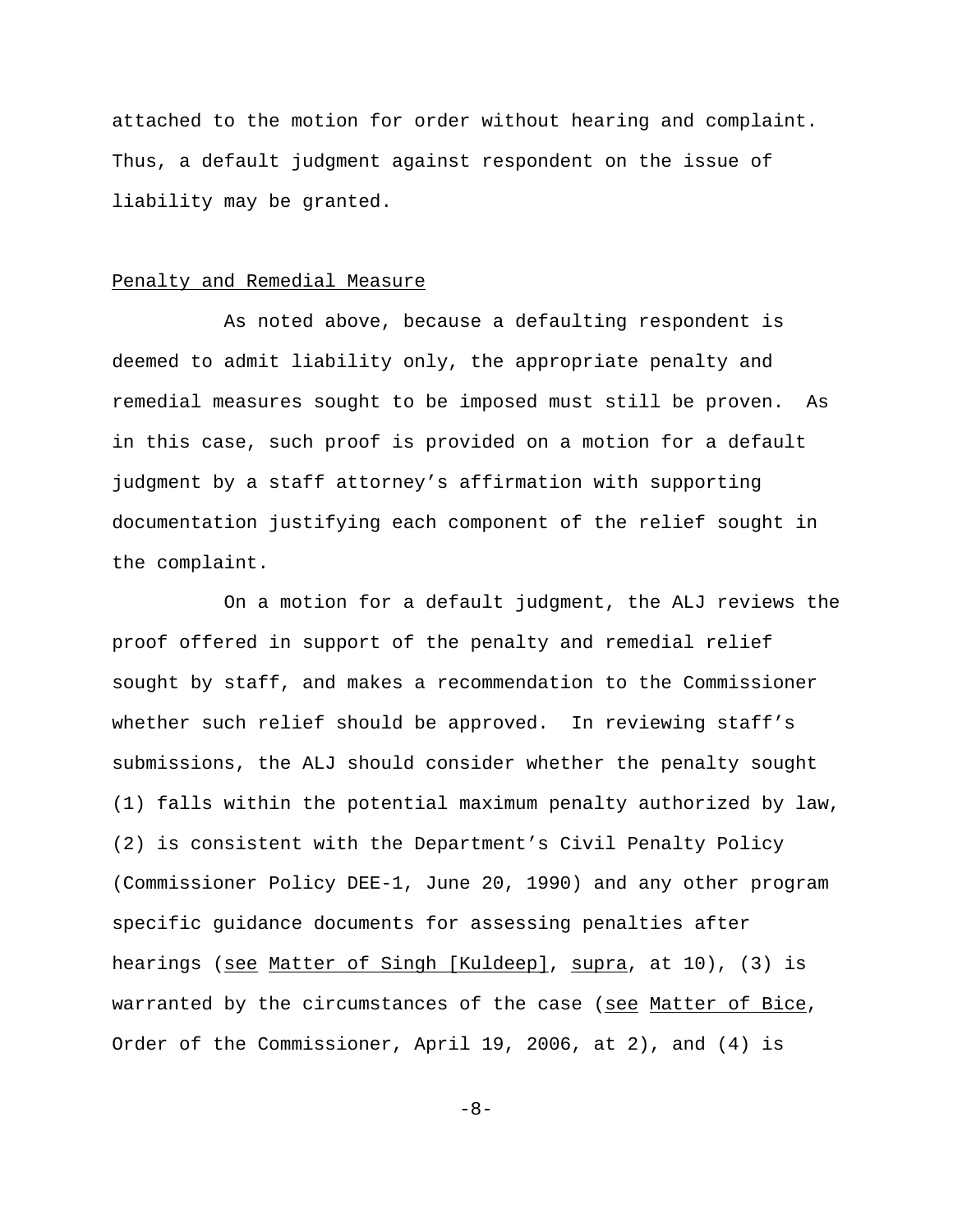generally consistent with penalties imposed in other hearings in cases involving similar circumstances (see id.). Similar consideration should be given to the remedial measures proposed by staff, including whether the measures are authorized by law and warranted.

The ALJ's review of the penalty phase relief sought by staff is not an opportunity for the ALJ to substitute his or her own judgment for staff's. Where the penalty phase relief sought by staff reasonably satisfies the above criteria, the ALJ should recommend that the Commissioner impose the relief sought in the order on default. If, however, one or more of the above criteria are not satisfied, the ALJ may recommend an alternative penalty and provide an explanation of how the alternative penalty was determined, with reference to the above criteria.

In the default summary report, the ALJ recommends that the Commissioner seek written comments from Department staff explaining how the penalty would be calculated taking into account Program Policy DAR-9 (Dry Cleaner Enforcement Guidance, May 26, 2004) and a March 12, 1999 draft guidance mentioned in the Commissioner's order in Matter of Myra Proffes (Feb. 7, 2001). As mentioned above, the ALJ has the authority to conduct an inquiry on penalty and remedial relief where reasonable questions exist concerning staff's penalty calculation. Such an inquiry would ordinarily be conducted through written submissions

 $-9-$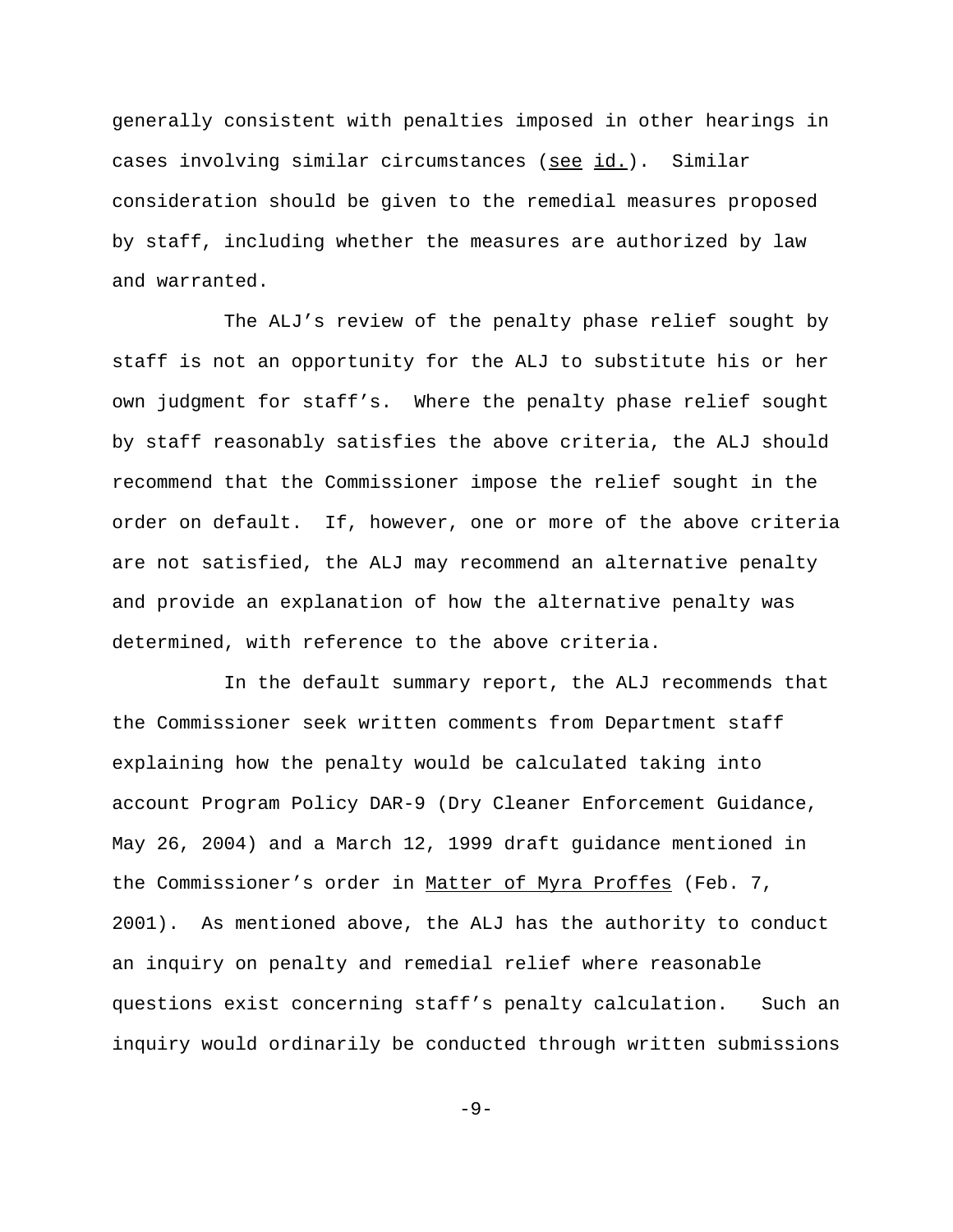from staff. Thus, as a general proposition, the ALJ could have sought the written comments from staff herself.

In this case, however, I conclude that such an inquiry is not necessary. Program Policy DAR-9 is intended for use by Department personnel during enforcement proceedings conducted prior to referral for hearings pursuant to 6 NYCRR part 622 ("Part 622"), and provides guidance for calculating the minimum payable penalty that should be recovered in an enforcement action against respondents who promptly and voluntarily enter into settlements to achieve compliance (see Program Policy DAR-9, Schedule A). The relevance of such a guidance to Part 622 proceedings is, at most, to provide a floor below which a penalty should not fall, and to assist in evaluating the relative weight and importance Department staff assigns to the various violations specified. As noted above, however, the more relevant guidance to consider in matters referred for Part 622 proceedings are program specific guidance documents for assessing penalties after hearings, if any, and the Department's Civil Penalty Policy.<sup>3</sup>

Based upon my review of penalty and remedial measure sought by staff, and the justification therefor provided by staff in the motion papers, I conclude that the penalty falls within the statutorily authorized maximum, is consistent with the

 $3$  In light of the issuance of Program Policy DAR-9, the draft penalty assessment guidance referred to in Matter of Myra Proffes need not be addressed.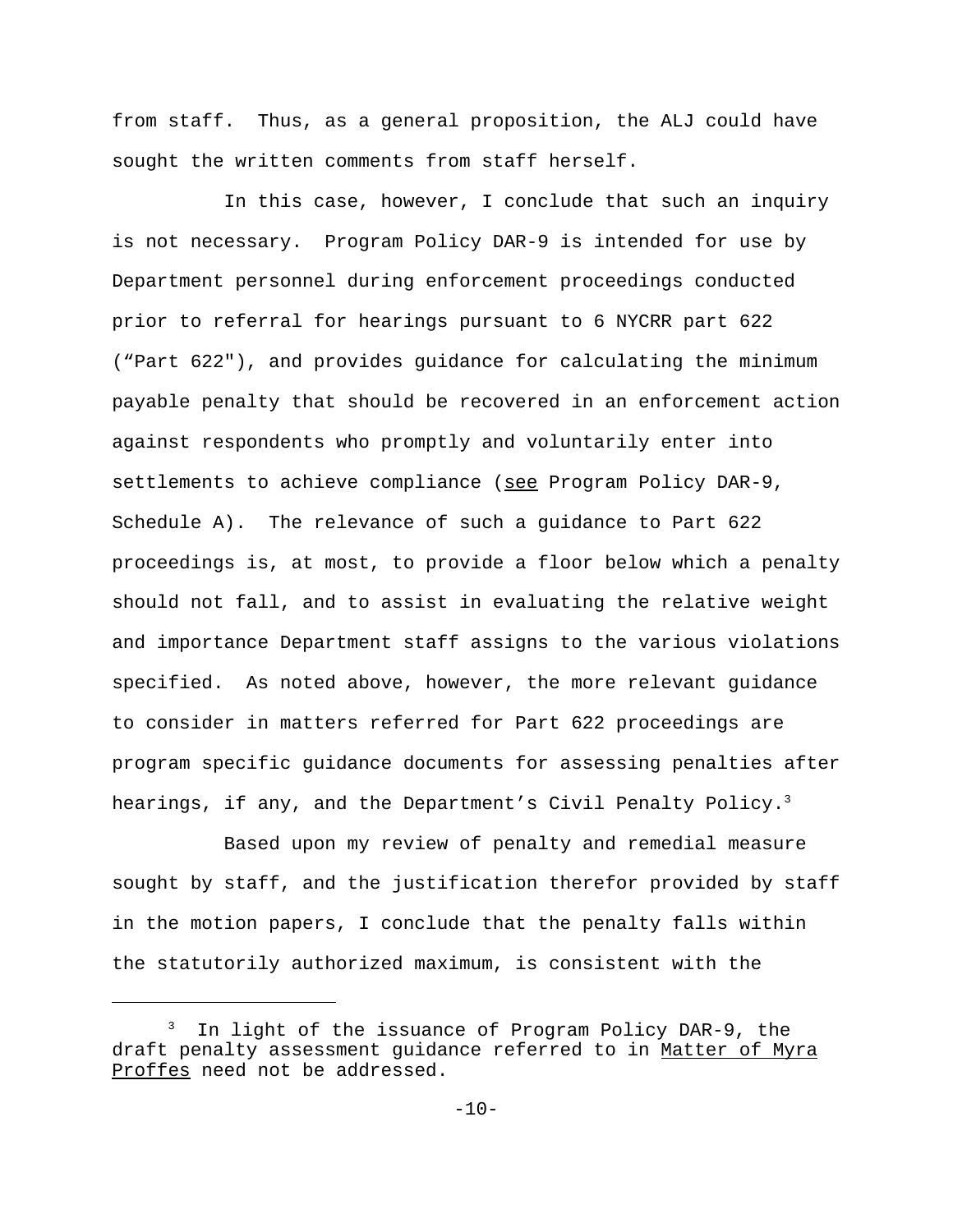Department's Civil Penalty Policy, is justified by the circumstances of this case, and is consistent with penalties awarded in comparable cases. I also conclude that the remedial measures are authorized and warranted.

**NOW, THEREFORE,** having considered this matter and being

duly advised, it is **ORDERED** that:

I. Pursuant to 6 NYCRR 622.15, Department staff's motion for a default judgment is granted.

II. Respondent Alvin Hunt, d/b/a Our Cleaners, is adjudged to be in default and to have waived the right to a hearing in this enforcement proceeding. Accordingly, the allegations against respondent, as contained in the July 7, 2005 complaint are deemed to have been admitted by respondent.

III. Respondent is determined to have committed the violations charged in the July 7, 2005 complaint as specified therein.

IV. Respondent Alvin Hunt is hereby assessed a civil penalty in the amount of EIGHTY NINE THOUSAND EIGHT HUNDRED THIRTY ONE DOLLARS (\$89,831.00). The civil penalty shall be due and payable within thirty (30) days after service of this decision and order upon respondent. Payment shall be made in the form of a cashier's check, certified check or money order payable to the order of the "New York State Department of Environmental Conservation" and delivered to the Department at the following address: Region 2 Office, Legal Affairs, New York State Department of Environmental Conservation, 47-40 21st Street, Long Island City, New York, 11101, ATTN: Louis P. Oliva, Esq., Regional Attorney.

V. If respondent is currently operating either Facility # 1 or Facility # 2 as a drop shop, Department staff is hereby granted permission to seal the dry cleaning machines at such drop shops.

VI. All communications from respondent to the Department concerning this order shall be made to John F. Byrne, Esq., Assistant Regional Attorney, Region 2, Legal Affairs, New York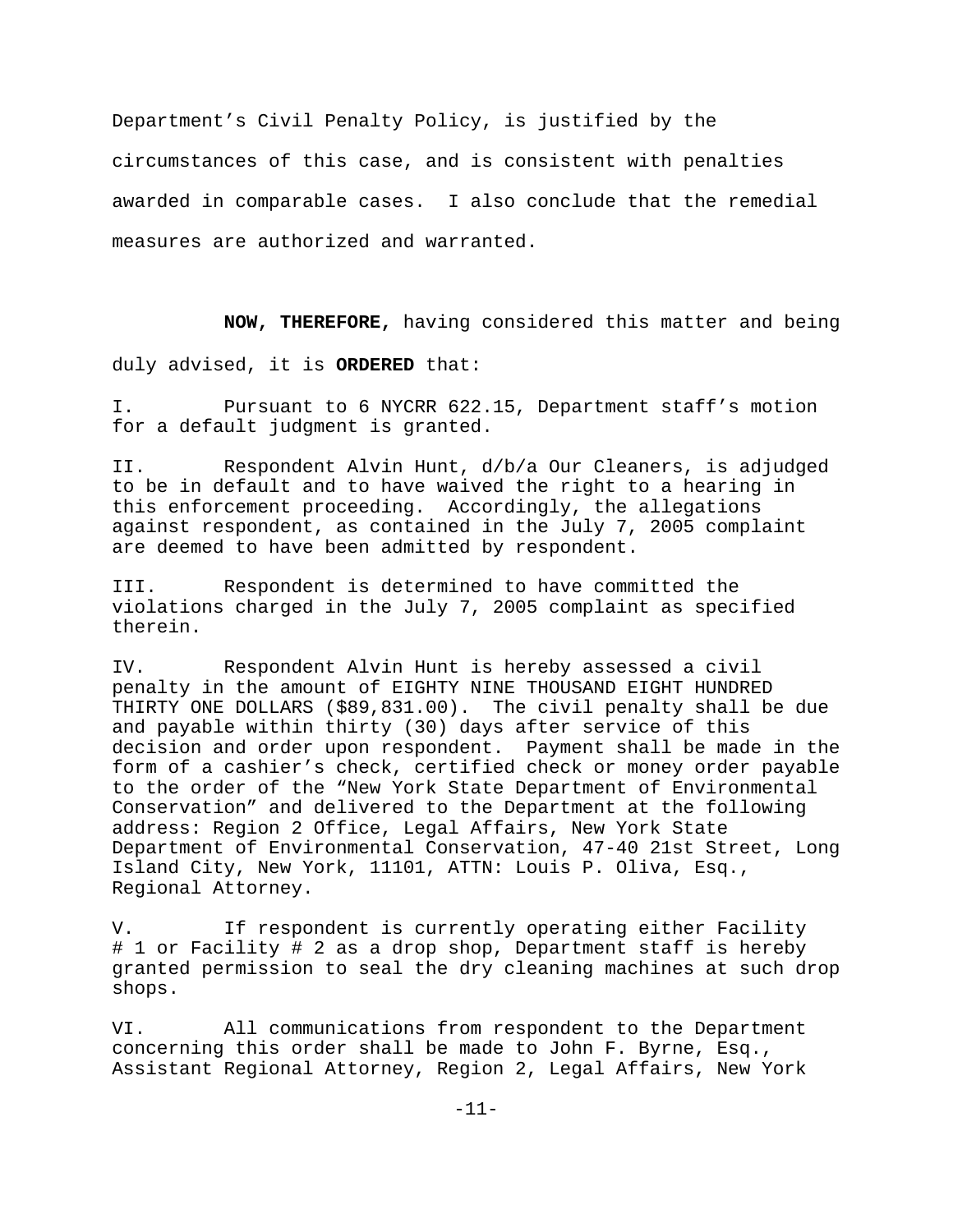State Department of Environmental Conservation, 47-40 21st Street, Long Island City, New York, 11101.

VII. The provisions, terms and conditions of this order shall bind respondent Alvin Hunt, and his agents, successors and assigns, in any and all capacities.

> For the New York State Department of Environmental Conservation

By:  $/s/$ Denise M. Sheehan Commissioner

- Dated: July 25, 2006 Albany, New York
- TO: Mr. Alvin Hunt (VIA CERTIFIED MAIL) d/b/a Our Cleaners 272 West 135th Street New York, New York 10030

John F. Byrne, Esq. (VIA REGULAR MAIL) Assistant Regional Attorney Region 2 -- Legal Affairs New York State Department of Environmental Conservation 47-40 21st Street Long Island City, New York 11101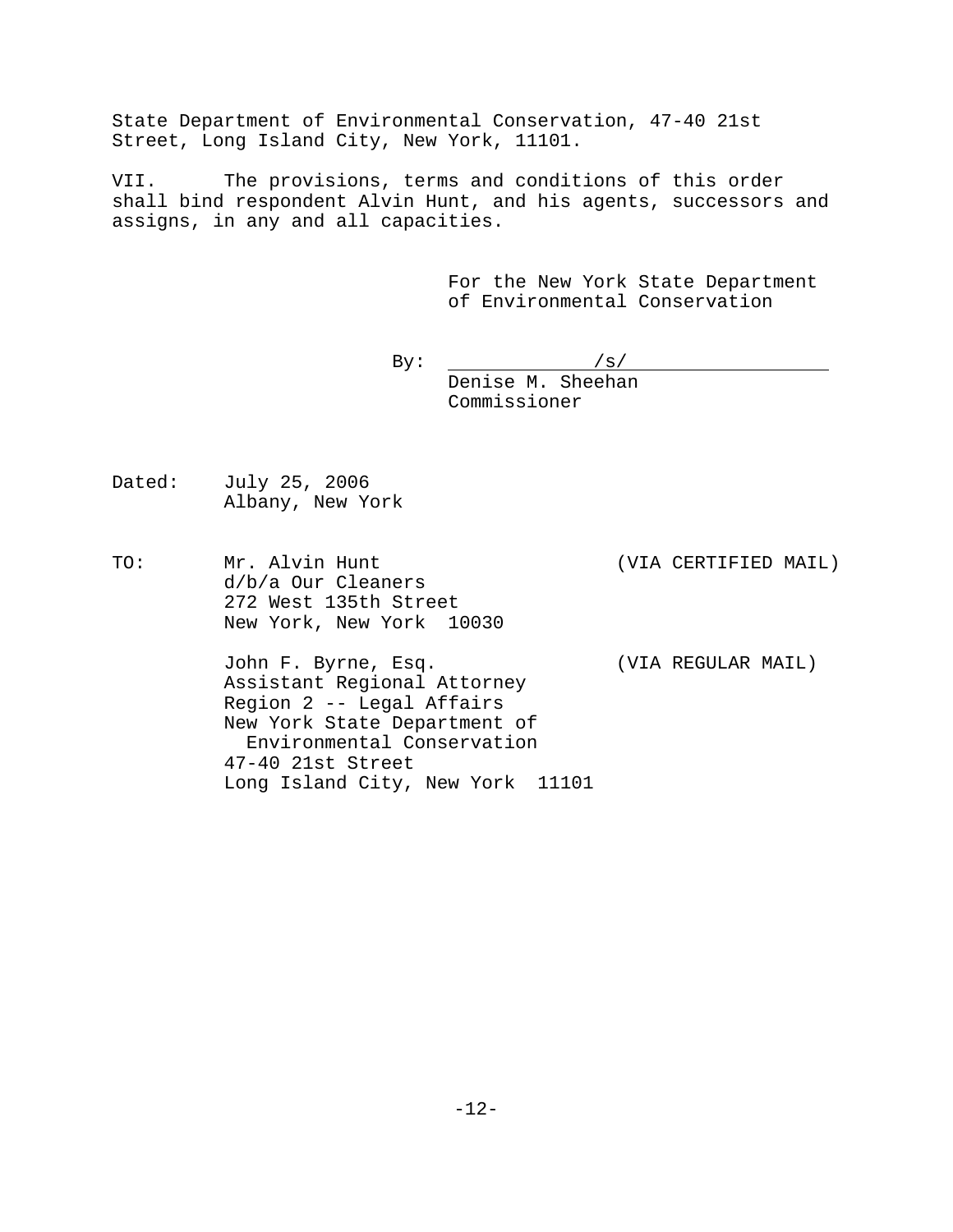STATE OF NEW YORK : DEPARTMENT OF ENVIRONMENTAL CONSERVATION

| In the Matter of the Alleged         |                 |
|--------------------------------------|-----------------|
| Violations of articles 19 and 71     | DEFAULT SUMMARY |
| of the New York State Environmental  | REPORT          |
| Conservation Law and parts 201 and   |                 |
| 232 of title 6 of the Official       |                 |
| Compilation of Codes, Rules and      | DEC File Nos.   |
| Regulations of the State of New York | R2-20011030-219 |
|                                      | and             |
| by                                   | R2-20040310-61  |
|                                      |                 |
| ALVIN HUNT, d/b/a/ OUR CLEANERS,     | October 4, 2005 |
| Respondent.                          |                 |

Staff of the Department of Environmental Conservation (DEC Staff) commenced this administrative proceeding by serving a notice of motion for order without hearing and a complaint upon Alvin Hunt, doing business as Our Cleaners (Respondent). The complaint alleges violations of Environmental Conservation Law (ECL) articles 19 and 71 and parts 201 and 232 of title 6 of the Official Compilation of Codes, Rules and Regulations of the State of New York (6 NYCRR). The motion was made pursuant to the enforcement hearing procedures of 6 NYCRR part 622.

DEC Staff alleges that Respondent violated certain reporting, registration and record-keeping requirements at two dry cleaning facilities he owns that are located at 272 West 135th Street (Facility #1) and 2021 Lexington Avenue (Facility #2), New York, New York. DEC Staff also alleges that Respondent failed to properly seal the vapor barrier room at Facility #1. The motion for order without hearing and the complaint were served by delivering them to an employee and a relative of the Respondent at the two facilities on July 11, 2005 and by certified mail on or before July 20, 2005.

By motion dated August 11, 2005, DEC Staff sought a judgment by default against Respondent on the basis that Respondent failed to timely file an answer to the complaint. In support of its motion for a default judgment, DEC Staff submitted an affirmation of John F. Byrne, Esq., Assistant Regional Attorney, DEC Region 2, to which are attached a proposed order and proof of service of the notice of motion for an order without hearing and the complaint in this matter.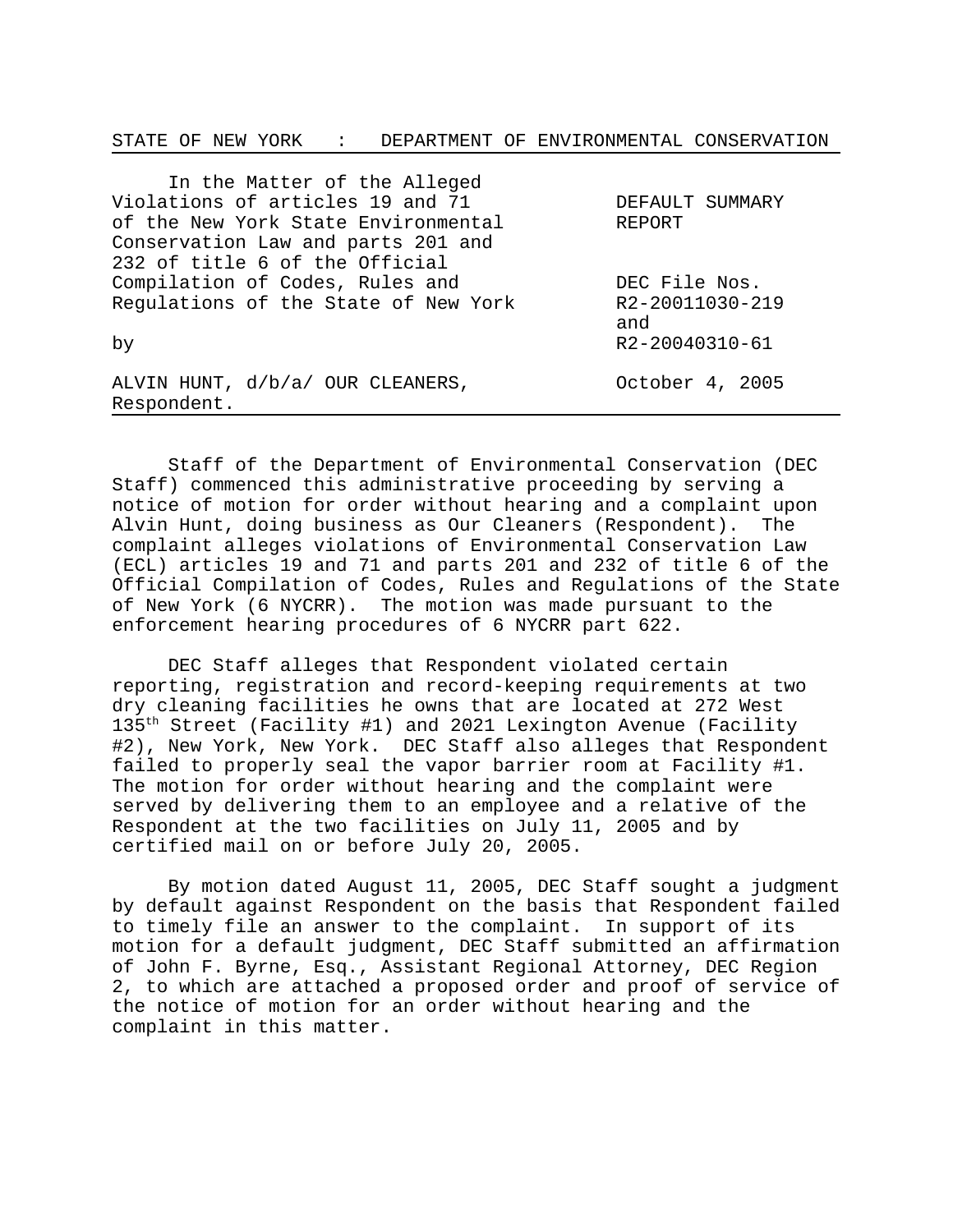#### DEFAULT PROCEDURES

Section 622.15 of 6 NYCRR (Default Procedures) provides, in pertinent part, that a motion for default judgment must contain: "(1) proof of service upon the respondent of the notice of hearing and complaint or such other document which commenced the proceeding; (2) proof of the respondent's failure to appear or failure to file a timely answer; and (3) a proposed order."

The following findings are based upon the papers submitted, as identified above.

#### FINDINGS

1. On July 11, 2005, DEC Staff served a motion for order without hearing upon Bill (no last name specified in DEC Staff's affidavit), an employee of Respondent at Facility #1. On July 11, 2005, DEC Staff also served the same motion for order without hearing upon on Mack Hunt, a nephew of the Respondent, at Facility #2.

2. On or about July 19, 2005, DEC Staff mailed the notice of motion for an order without hearing and the complaint to the Respondent, at the address of Facility #1, by certified mail, return receipt requested. The return receipt was signed by Sharon Hunt and was received at the Department of Environmental Conservation (DEC or Department) Region 2 Office on July 20, 2005. There is no date in the "Date of Delivery" box on the card.

3. On or about July 18, 2005, DEC Staff mailed the notice of motion for an order without hearing and the complaint to the Respondent, at the address of Facility #2, by certified mail, return receipt requested. The return receipt bears a signature that appears to be the signature of Mack Hunt. There is no date in the "Date of Delivery" box on the card. The return receipt was received at the DEC Region 2 Office on July 19, 2005.

4. The notice of motion for order without hearing directed the Respondent to serve his response to the motion upon the Chief Administrative Law Judge of the DEC, at the DEC Office of Hearings and Mediation Services' Albany address that was provided in the motion.

5. Based upon Mr. Byrne's August 11, 2005 affirmation, the Respondent failed to serve an answer by July 31, 2004 (*sic*, 2005 based upon the context). The DEC Chief Administrative Law Judge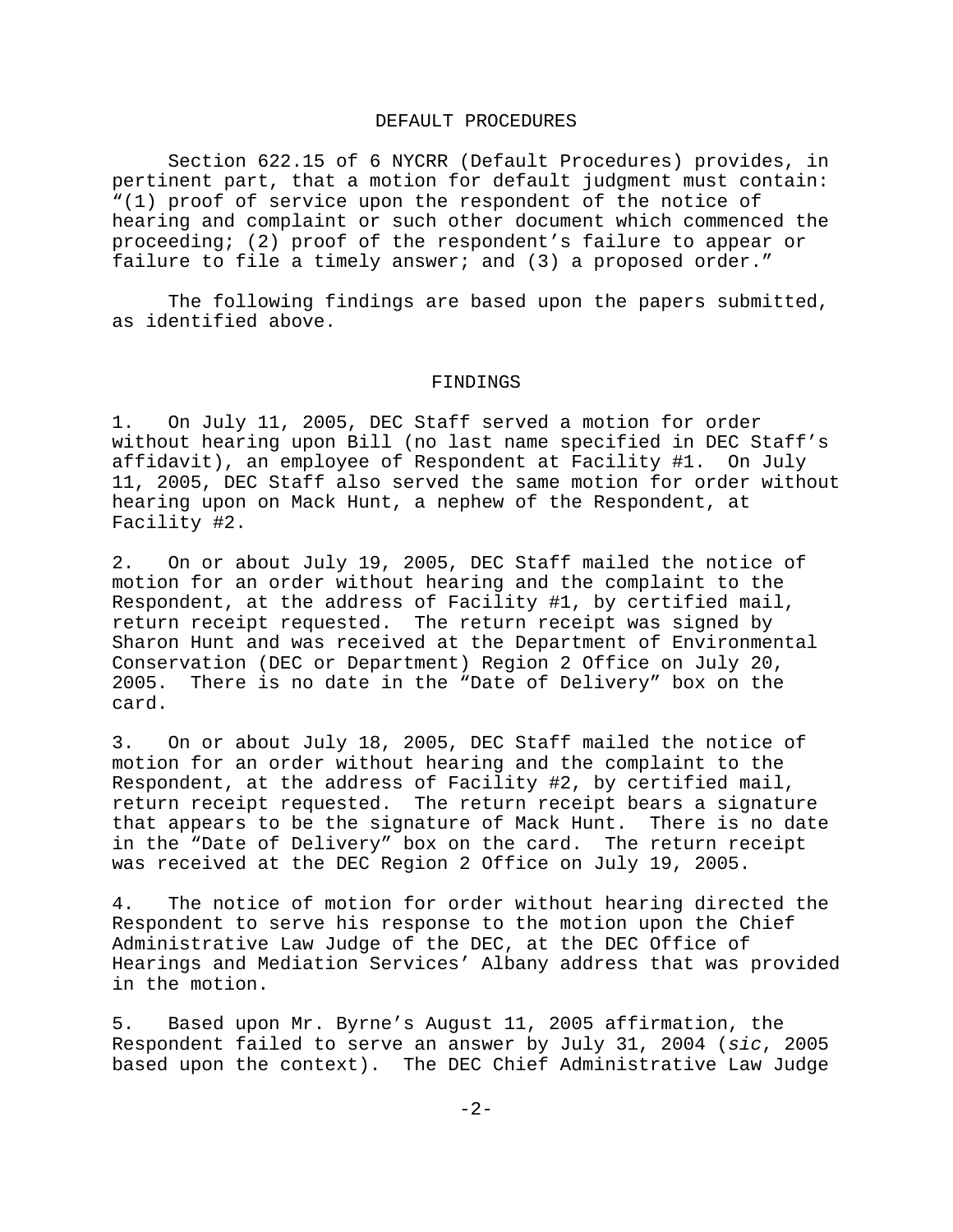has not received an answer or response from the Respondent as of October 4, 2005.

- 6. The complaint alleged the following violations:
- a. Failure to timely submit to the Department a National Emission Standard for Hazardous Air Pollutants (NESHAP) compliance report for the fourth generation dry cleaning machine that Respondent owns, operates and/or maintains at Facility #1, in violation of 6 NYCRR 232.12(g) and 40 Code of Federal Regulations (CFR) 63 subpart M. Such reports must be submitted within 30 days of commencing operation of new equipment. The complaint alleges that this machine was installed on June 15, 1998. $<sup>1</sup>$  DEC Staff issued a notice of</sup> violation to Respondent on October 29, 2002 concerning this violation, based upon inspections conducted at Facility #1 on March 6, 2000 and May 23, 2001. DEC Staff received a completed NESHAP compliance report from the Respondent for this machine on April 21, 2004.
- b. Failure to timely submit to the Department a NESHAP compliance report for the fourth generation dry cleaning machine that Respondent owns, operates and/or maintains at Facility #2, in violation of 6 NYCRR 232.12.(g) and 40 CFR 63 subpart M. This machine was installed on or about February 25, 1998. DEC Staff issued a notice of violation to Respondent concerning this violation on September 26, 2001, based upon an inspection conducted at Facility #2 on January 24, 2001. DEC Staff received a completed NESHAP compliance report from the Respondent for this machine on October 18, 2001.
- c. Failure to timely apply for a valid Air Facility Registration Certificate (Registration) from the Department for the fourth generation dry cleaning machine operating at Facility #1, in violation of 6 NYCRR 232.15 and subpart 201- 4. DEC Staff issued a notice of violation on October 29, 2002 for this violation, based upon inspections conducted at the facility on March 6, 2000 and May 23, 2001. DEC Staff

 $1$  The complaint, at paragraph 8, states that the machine at Facility #1 was installed on or about June 15, 1998. DEC Staff's justification for penalty calculations, attached with the complaint, states this same installation date (page 17, violation #1, paragraph 3) but also states that a machine at Facility #1 was installed on or about May 1, 1998 (page 19, violation #3, paragraph 2).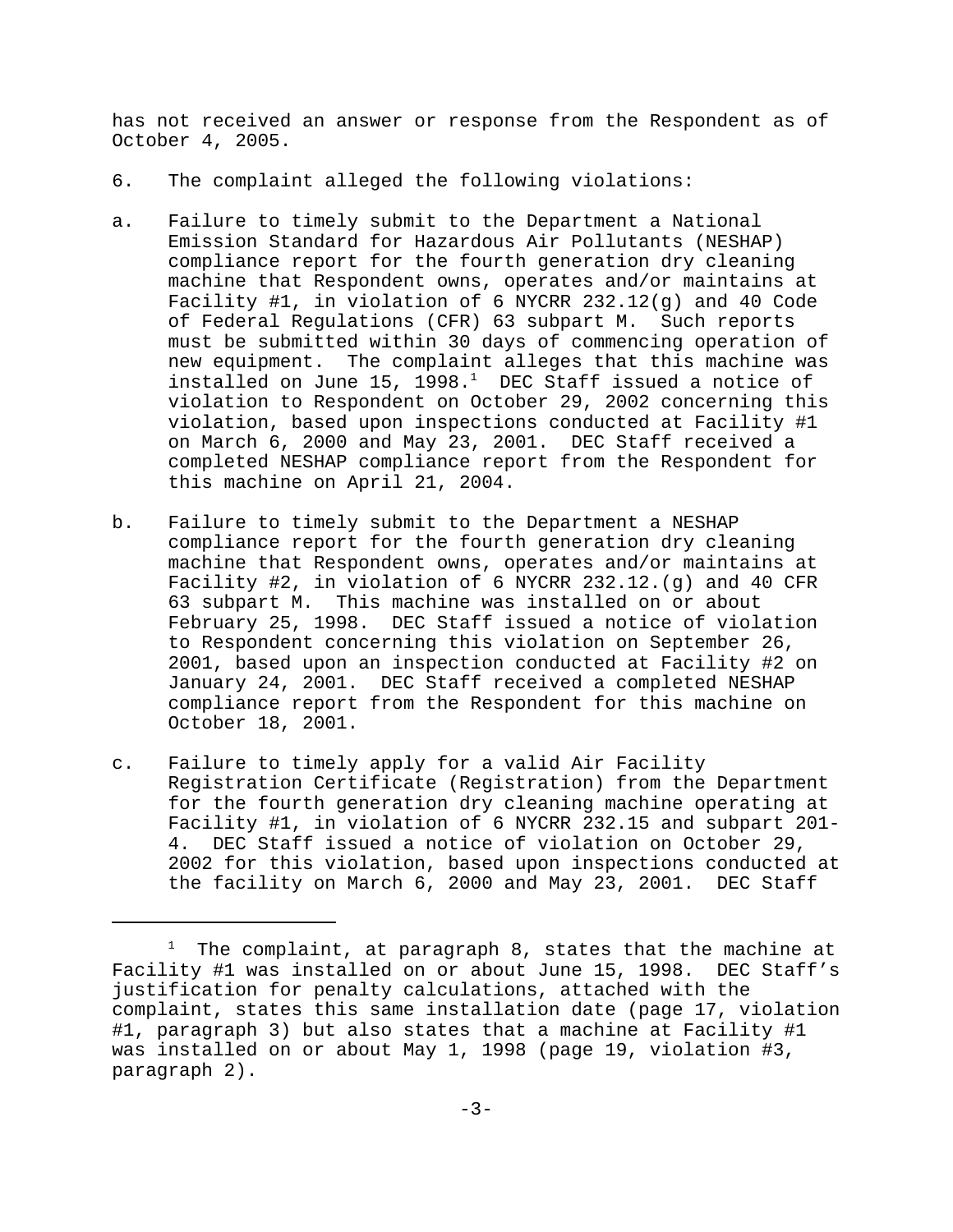received Respondent's Registration application for this machine on November 15, 2002.

- d. Failure to timely apply for a valid Registration from the Department for the fourth generation dry cleaning machine at Facility #2, in violation of 6 NYCRR 232.15 and subpart 201- 4. DEC Staff issued a notice of violation, based upon an inspection conducted at this facility on January 24, 2001.<sup>2</sup> DEC Staff received Respondents' Registration application for this machine on October 18, 2001.
- e. Failure to timely submit the required notification letter to the Department, stating that the vapor room and exhaust system had been constructed at Facility #1 and met the required standards, in violation of 6 NYCRR 232.5(a)(3). DEC Staff issued a notice of violation for this violation on October 29, 2002, based upon inspections conducted at this facility on March 6, 2000 and May 23, 2001.3
- f. Failure to timely submit the required notification letter to the Department, stating that the vapor room and exhaust system had been constructed at Facility #2 and met the required standards, in violation of 6 NYCRR 232.5(a)(3). DEC Staff issued a notice of violation for this violation on September 26, 2001, based upon an inspection conducted at this facility on January 24, 2001. DEC Staff subsequently issued a second notice of violation on September 5, 2002 for failure to submit this letter, based upon a January 20, 2002 inspection of this facility.
- g. Failure to properly seal the vapor barrier room at Facility #1, in violation of 6 NYCRR 232.6(a)(1). DEC Staff issued a notice of violation for this violation on October 29, 2002, based upon inspections conducted at this facility on March 6, 2000 and May 23, 2001. Respondent corrected this violation prior to a third-party inspection of the facility that was conducted on May 14, 2003.

 $^2$  Although paragraph 15 of the complaint does not include the date on which a notice of violation was issued concerning failure to register Facility #2, Exhibit C attached with the affidavit of Rasheed Carter demonstrates that this notice of violation was issued on September 26, 2001.

 $3$  Mr. Carter's affidavit, at paragraphs 11 and 13, states that the Respondent has corrected this violation and the related violation concerning a notification letter for Facility #2.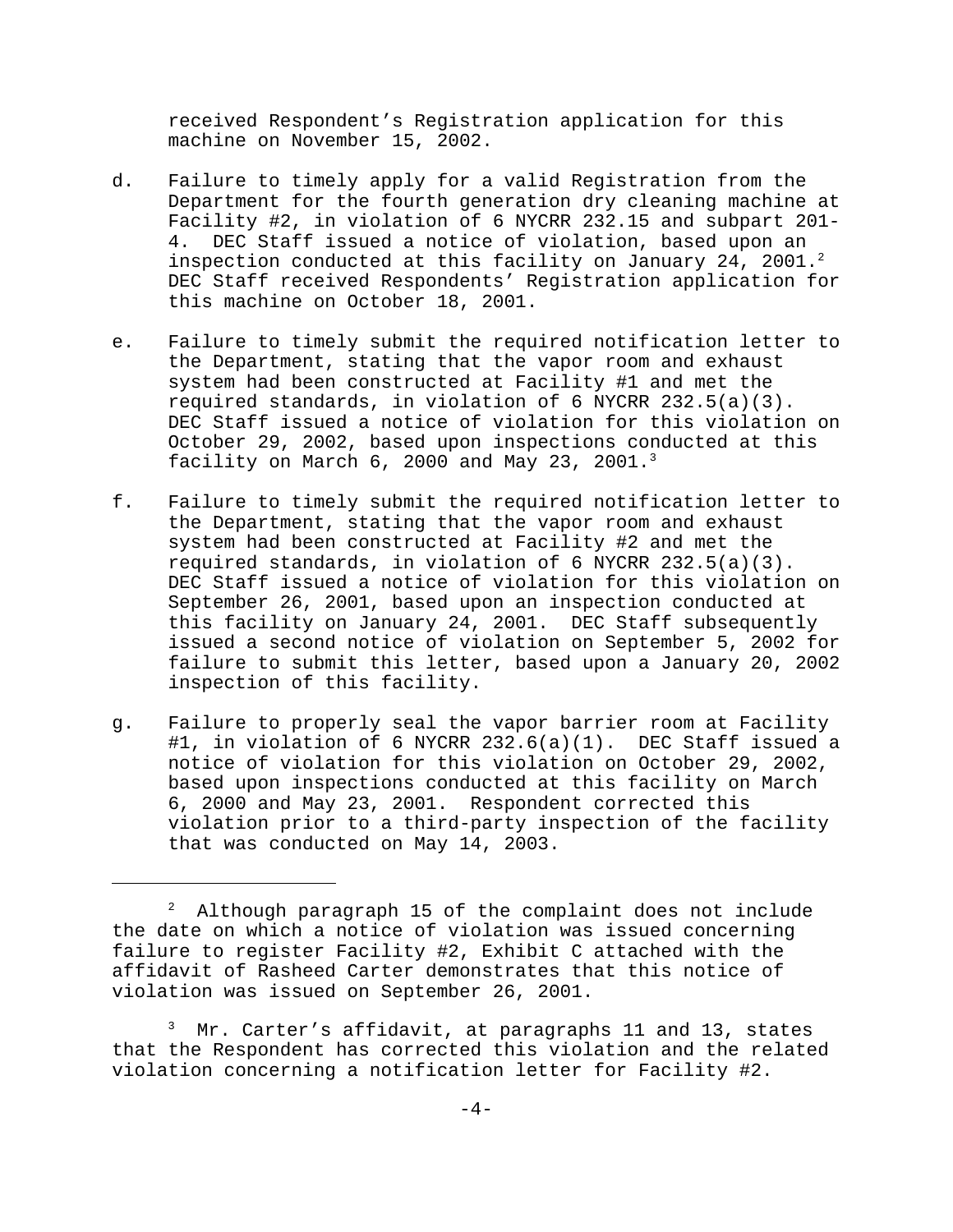h. Failure to maintain operation and maintenance checklists at Facility #2 at the time of the January 24, 2001 inspection, in violation of 6 NYCRR 232.12(d). DEC Staff issued a notice of violation for this violation on September 26, 2001. Respondent corrected this violation prior to the January 20, 2002 third-party inspection.

7. The motion for order without hearing included a penalty calculation and an affidavit of Rasheed Carter, Environmental Engineer, DEC Region 2. The motion for a default judgment included a proposed judgment and order.

#### CONCLUSIONS

1. Paragraph 622.3(b)(1) of 6 NYCRR provides for DEC administrative enforcement proceedings to be commenced by service of a motion for order without hearing pursuant to 6 NYCRR 622.12. A motion for order without hearing is to be served in the same manner as a notice of hearing and complaint (6 NYCRR 622.12(a)). Notices of hearing and complaints must be served by personal service consistent with the Civil Practice Law and Rules (CPLR) or by certified mail. Where service is by certified mail, service shall be complete when the notice of hearing and complaint is received (6 NYCRR 622.3(a)(3)).

2. CPLR 308 governs personal service upon a natural person. Section 308(1) provides that service may be made by delivering the summons within the state to the person to be served. Section 308(2) provides, in part, that service may be made by delivering the summons within the state to a person of suitable age and discretion at the actual place of business of the person to be served and by mailing the summons to the person to be served at that persons' last known residence or actual place of business, as further described in that section. Under section 308(2), service is complete ten days after filing of proof of this service with the clerk of the court.

3. In the present case, service by delivery and mailing was not completed by the July 11, 2005 delivery of the motion for order without hearing and complaint to Respondent's employee and nephew at Respondent's two places of business, because the motion and complaint also needed to be mailed under that procedure. Based upon the documents provided by DEC Staff, mailing did not occur until the certified mailing on or about July 18 and 19, 2005.

4. DEC Staff served the notice of motion for order without hearing and the complaint upon the Respondent by certified mail,